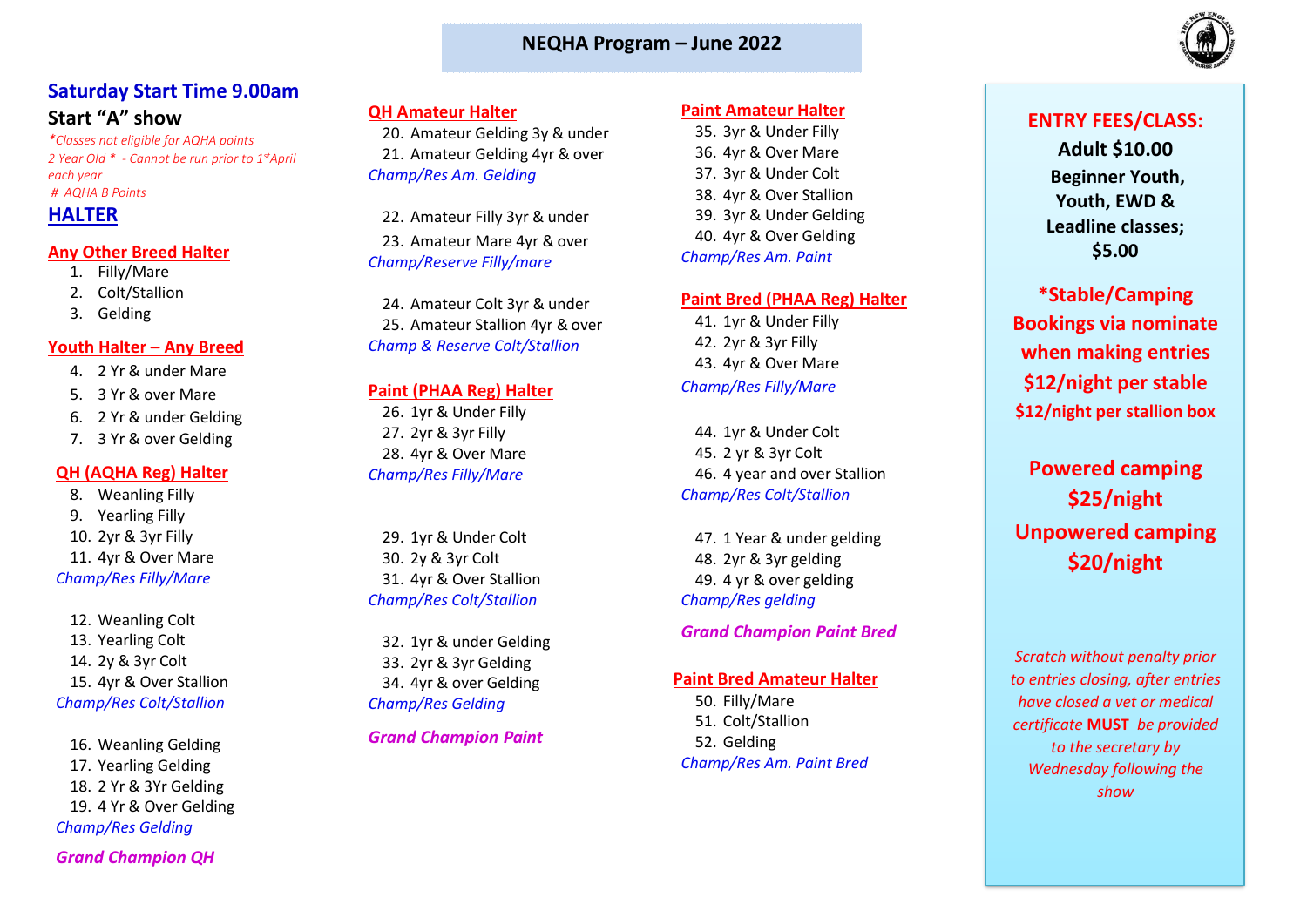

#### **Appaloosa (AAA Reg) Halter**

53. 1yr & Under Filly 54. 2yr & 3yr Filly 55. 4yr & Over Mare *Champ/Res Filly/Mare*

56. 1yr & Under Colt 57. 2yr & 3yr Colt 58. 4yr & Over Stallion *Champ/Res Colt/Stallion* 59. 1yr & Under Gelding 60. 2 & 3Yr Gelding 61. 4 Yr & Over Gelding

*Gelding Champ/Res Gelding*

*Grand Champion Appaloosa*

#### **Appaloosa Amateur Halter**

62. Filly/Mare 63. Colt/Stallion 64. Gelding *Champ/Res Am. Appaloosa* 

# *Supreme Halter*

# **Showmanship**

65. Youth (5 to 18yr)

- 66. EWD
- 67. Amateur
- 68. \* Beginner
- 69. Select Amateur

### **Lungeline**

70. Yearling 71. 2 yr old \*

### **Led Hack**

72. \* Led Hack

### **Led Show Hunter**

73. \* Led Show Hunter

# **Hunter In Hand**

- 74. Yearling
- 75. Junior Horse
- 76. Senior Horse
- 77. \* Beginner

# **Hunter Under Saddle**

- 78. \* Open Walk/Trot
- 79. \* Beginner Walk/Trot
- 80. \* Youth Walk/Trot (5 -10yr)
- 81. Youth (7 to 18yr)
- 82. 3 Year old
- 83. Junior Horse
- 84. \* Beginner
- 85. # Open
- 86. Amateur
- 87. Select Amateur
- 88. Senior Horse

# **Hunt Seat Equitation**

- 89. Youth (7 to 18yr)
- 90. Amateur
- 91. \* Beginner
- 92. Select Amateur
- 93. EWD Walk/Trot

# **Ridden Hack**

94. 14HH & Over 95. Youth (7 to 18yr) 96. Amateur

#### **Show Hunter**

97. 14HH & Over 98. Youth (7 to 18yr) 99. Amateur

### **Western Pleasure**

- 100. Leadline 3 -6 Yo
- 101. # Open Walk/Jog
- 102. \* Beginner Walk/Jog
- 103. Yth Walk/Jog (5 to 10yr)
- 104. # Open
- 105. Youth (7 to 18yr)
- 106. 3 Year Old
- 107. Junior Horse
- 108. \* Beginner
- 109. Amateur
- 110. Senior Horse
- 111. Select Amateur

# **Western Horsemanship**

- 112. \* All Age
- 113. Youth (7 to 18yr)
- 114. Amateur
- 115. \* Beginner
- 116. Select Amateur
- 117. EWD Walk/Trot

### **Reining**

- 118. Amateur
- 119. Select Amateur
- 120. \* Any Handed
- 121. Junior Horse
- 122. Senior Horse
- 123. # Open
- 124. \* Beginner Youth
- 125. Youth (7 to 18Yo)
- 126. \* Beginner

# **Ranch Riding**

- 127. Amateur
- 128. Select Amateur
- 129. \* Any Handed
- 130. Open
- 131. \* Beginner Youth
- 132. Youth (7 to 18Yo)
- 133. \* Beginner

# **Trail**

- 134. Yearling Led 135. 2Yr Old Led \* 136. EWD Walk/Jog 137. \* Open Walk/Jog 138. \* Yth Walk/Jog 139. \* Beginner Walk/Jog 140. # Open 141. Youth (7 to 18yr) 142. 3 Year Old 143. Junior Horse
- 144. \* Beginner
- 145. Amateur
- 146. Senior Horse
- 147. Select Amateur

### **END "A" show**

- 
- 
-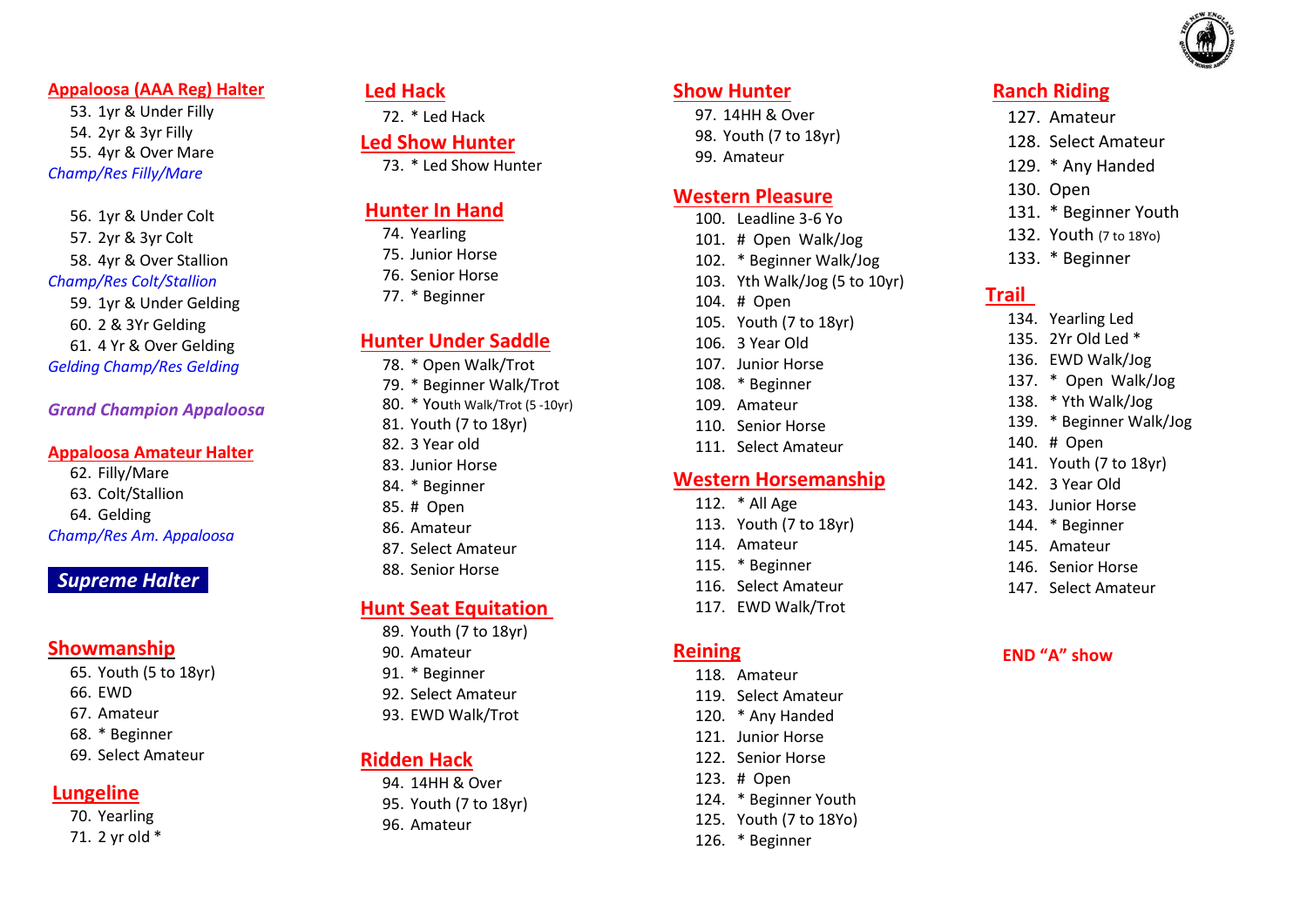

# **Sunday – 9.00am start**

#### **START VERSATILITY RANCH SHOW**

### **Versatility Ranch Trail**

148. Amateur

- 149. Select Amateur
- 150. \* Any Handed
- 151. All Age
- 152. \* Beginner Youth
- 153. Youth (7 to 18Yo)
- 154. \* Rookie

#### **Versatility Ranch Pleasure**

- 155. Amateur
- 156. Select Amateur
- 157. \* Any Handed
- 158. All Age
- 159. \* Beginner Youth
- 160. Youth (7 to 18Yo)
- 161. \* Rookie

### **Versatility Ranch Reining**

- 162. Amateur
- 163. Select Amateur
- 164. \* Any Handed
- 165. All Age
- 166. \* Beginner Youth
- 167. Youth (7 to 18Yo)
- 168. \* Rookie

### **Versatility Ranch Conformation**

169. Amateur 170. Select Amateur 171. All Age 172. \* Beginner Youth 173. Youth (7 to 18Yo) 174. \* Rookie **END VERSATILITY RANCH SHOW**

To be eligible for *Versatility Ranch end of year High Points*, **MANDATORY CLASSES** to gain points are as follows;

**ROOKIE & BEGINNER YOUTH;**

**Ranch Trail, Ranch Pleasure & Ranch Conformation** *\* Ranch Reining optional*

**ALL OTHER CLASSES; Ranch Trail** 

**&/OR Ranch Pleasure, Ranch Reining, Ranch Conformation** \*\**Any handed class not eligible for EOY high points*

*To enter Ranch Conformation, you must enter at least one ridden ranch class in the same division ANY HANDED, BEGINNER, ROOKIE, BEGINNER YOUTH; May ride in English,* 

*stock, fender or western saddle, snaffle bit or approved shank bit. See "Guidelines" on the last page of this program and refer to "non sanctioned classes" for eligibility*

*ALL OTHER CLASSES: Refer to "Sanctioned classes" in the Guidelines on the last page of this program.*

**RIDERS MUST BE A FULL OR DAY MEMBER OF THE NEQHA, OR A FULL MEMBER OF THE AQHA**

**\*To be eligible for EOY High Point Awards, you must be a full and current member of the NEQHA & ride at a minimum of THREE (3) shows in the membership year.**

# Guidelines

The NEQHA is an affiliate of the Australian Quarter Horse Association (AQHA) Our judges refer to the AQHA rule book for *sanctioned classes.*

Classes that run under NEQHA rules with AQHA guidelines are referred to as *'Non-sanctioned classes'*

All participants must be a member of the NEQHA, or the AQHA, OR pay a day membership

To qualify for End of Year High Point awards, you must be a full financial member of the NEQHA and ride at a minimum of three (3) shows in the membership year.

# **NEQHA Rules Non-Sanctioned Classes**

#### **Rookie/Beginner Youth, Beginner;** -

A rider or handler who has never **won the equivalent** youth, amateur, open, junior or senior horse **class at a sanctioned western** event or, won an NEQHA Beginner end of year High Point award. The focus of these classes is to encourage those who are new to western showing.

**Any Handed** - A horse and rider combination who together, have never won an equivalent youth, amateur, junior or senior horse, open or aged class. This class allows open riders to show young or green horses and gives new members an opportunity to show amongst open riders. Sometimes referred to as 'practice' runs.